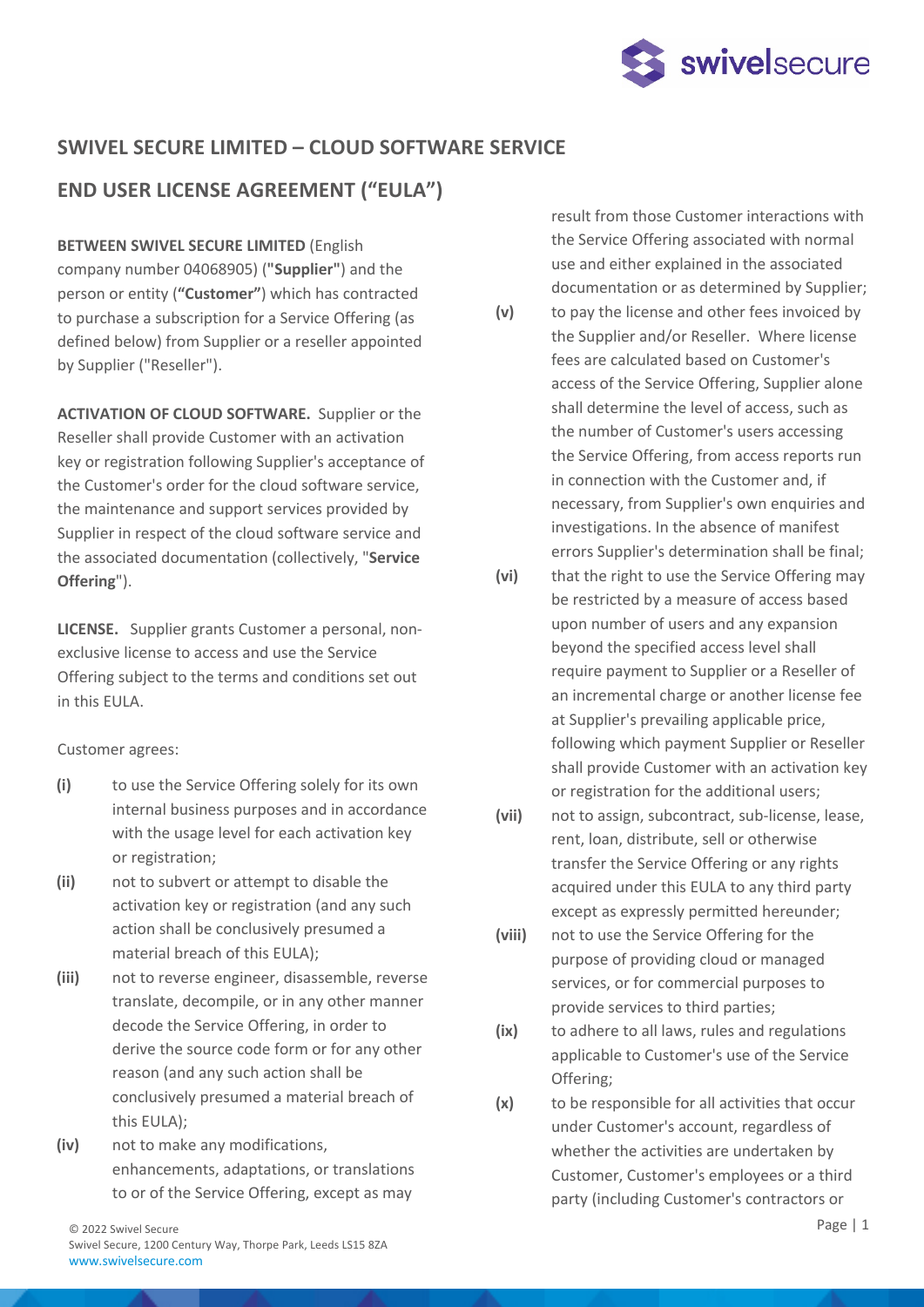

agents) and, except to the extent caused by Supplier's breach of this EULA, Supplier and Supplier's affiliates are not responsible for unauthorised access to Customer's account;

- **(xi)** to contact Supplier immediately if Customer believes an unauthorised third party may be using Customer's account or if Customer's account information is lost or stolen; and
- **(xii)** to provide information or other materials related to Customer's use of the Service Offering as reasonably requested by Supplier to verify Customer's compliance with this EULA.

Customer will be deemed to have taken any action that it permits, assists or facilitates in respect of any action taken by any third party in relation to this EULA or use of the Service Offering.

**CHANGES.** Supplier may change, discontinue, or deprecate any part of the Service Offering (including the Service Offering as a whole) or change or remove features or functionality of the Service Offering from time to time. Supplier will notify Customer of any material change to or discontinuation of the Service Offering by either (i) notifying Customer in writing, including, without limitation, by email or (ii) providing written details at Customer's online login page for the Service Offering, with the changes or discontinuation becoming effective on the date indicated in the written notice or at Customer's online login page, as applicable.

Supplier may modify this EULA at any time by either, (i) updating the EULA and sending the updated version to Customer, including, without limitation, by email or (ii) uploading any change, update or other modification online at Customer's online login page for the Service Offering from time to time and the modified terms will become effective as soon as they are made available to view at such page. Any changes during the term shall not affect Customer's obligations under this EULA or the applicable order and Customer will not be entitled to any refund,

credit or other compensation due to any such changes.

Customer acknowledges that features of the Service Offering may incorporate or interoperate with third parties' software and/or services (each being a **"Third Party Service"**) and depend on the continuing availability of each Third Party Service for use with the Service Offering. Furthermore, the use of the Service Offering may depend on the acceptance of separate terms and conditions applicable to the use of Third Party Services which the relevant third parties may change with or without notice in their absolute discretion. Supplier may update, change or modify the Service Offering as a result of a change in, or unavailability of, Third Party Services as described above. If any third party ceases to make its Third Party Service available on reasonable terms for the Service Offering, as determined by Supplier in its sole discretion, Supplier may cease providing access to the Service Offering without any liability to Customer. Any changes to Third Party Services, including their availability or unavailability, during the term does not affect Customer's obligations under this EULA or the applicable order, and Customer will not be entitled to any refund, credit or other compensation due to any such changes.

**MAINTENANCE.** Supplier shall have no obligation to provide any maintenance or support for the Service Offering except such maintenance and support which Supplier provides under the terms of its then current Cloud Service Maintenance and Support Agreement. Supplier may modify its Cloud Service Maintenance and Support Agreement at any time by either, (i) updating the Cloud Service Maintenance and Support Agreement and sending the updated version to Customer, including, without limitation, by email or (ii) uploading any change, update or other modification online at Customer's online login page for the Service Offering from time to time and the modified terms will become effective as soon as they are made available to view at such page.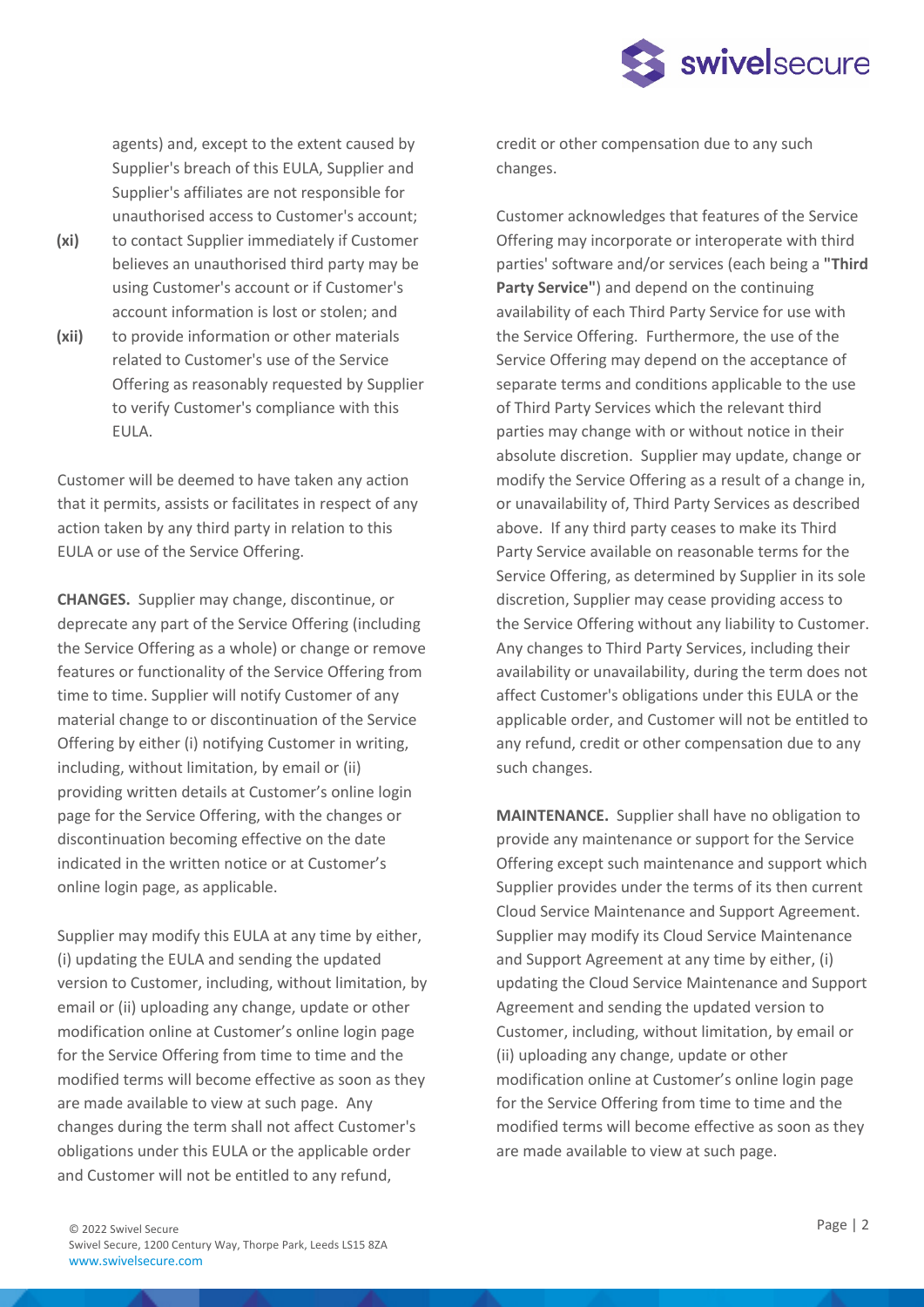

Customer may choose to obtain additional maintenance, support and other services from the Reseller but Supplier shall not be responsible or liable to Customer in any way in connection with the provision or receipt of those services, including where any action or omission by the Reseller causes the Supplier to be unable to comply with its obligations under this EULA.

If Customer is subscribing to the Service Offering as a replacement for an alternative authentication solution provided by Supplier (for example, but without limitation, a perpetual Supplier software license) and Customer purchased maintenance and support in relation to that alternative solution, Customer shall not be entitled to any credit in respect of the unutilised portion of such purchased maintenance and support.

**OWNERSHIP.** Customer is granted no title or ownership rights, in whole or in part, in or to the Service Offering and/or any modification, update, upgrade, new version or maintenance release provided by Supplier as part of any maintenance and support services and Customer acknowledges and agrees that title to all Intellectual Property Rights in and to the Service Offering and all Support Services Releases are and shall remain the property of Supplier and/or Supplier's suppliers. All grants of rights to use intellectual property intended to be accomplished by this EULA are explicitly stated. No other grants of such rights shall be inferred or shall arise by implication. Customer shall affix to each copy of the Service Offering made by it a reproduction of the copyright notices, trade-marks, and all other proprietary legends and/or logos of Supplier and/or Supplier's suppliers, appearing on the original copy of such Service Offering delivered to Customer and retain the same without alteration on all original copies.

**"Intellectual Property Rights"**, for the purpose of this EULA, shall mean all industrial and intellectual property rights of Supplier arising in connection with the Service Offering including without limitation, the

rights of Supplier in patents, trade and service marks (whether registered or unregistered), domain names, inventions (whether or not capable of protection by registration), know-how, registered designs, unregistered design rights, copyrights, databases, applications for any of the foregoing together with the right to make such applications and copyright in all manufacturing data, drawings, specifications, manuals, instructions, plans, designs, topographies, websites and computer programs together with all information of a confidential nature and all rights under any agreement between Supplier and any third party in relation to the use of any of the above in any jurisdiction.

**CONFIDENTIALITY.** The Service Offering may contain trade secrets and confidential information of Supplier and/or its suppliers including the specific design, structure and logic of individual Service Offering programs, their interactions with other service offerings, both internal and external, and the programming techniques employed therein. Except as explicitly permitted by this EULA, Customer shall not allow anyone other than Customer's employees on a "need to know" basis to have physical access to the Service Offering.

## **Customer shall:**

- **(i)** keep the Service Offering confidential for the benefit of Supplier and Supplier's suppliers using no less a degree of care than it uses to protect its own most confidential and valuable information; and
- **(ii)** issue instructions to each of its authorized employees to whom the Service Offering is disclosed, advising them of the confidential nature of the Service Offering, provide them with a summary of the requirements of this EULA and shall cause them to comply with this EULA.

**SUSPENSION.** Supplier may suspend Customer's right to access or use any portion or all of the Service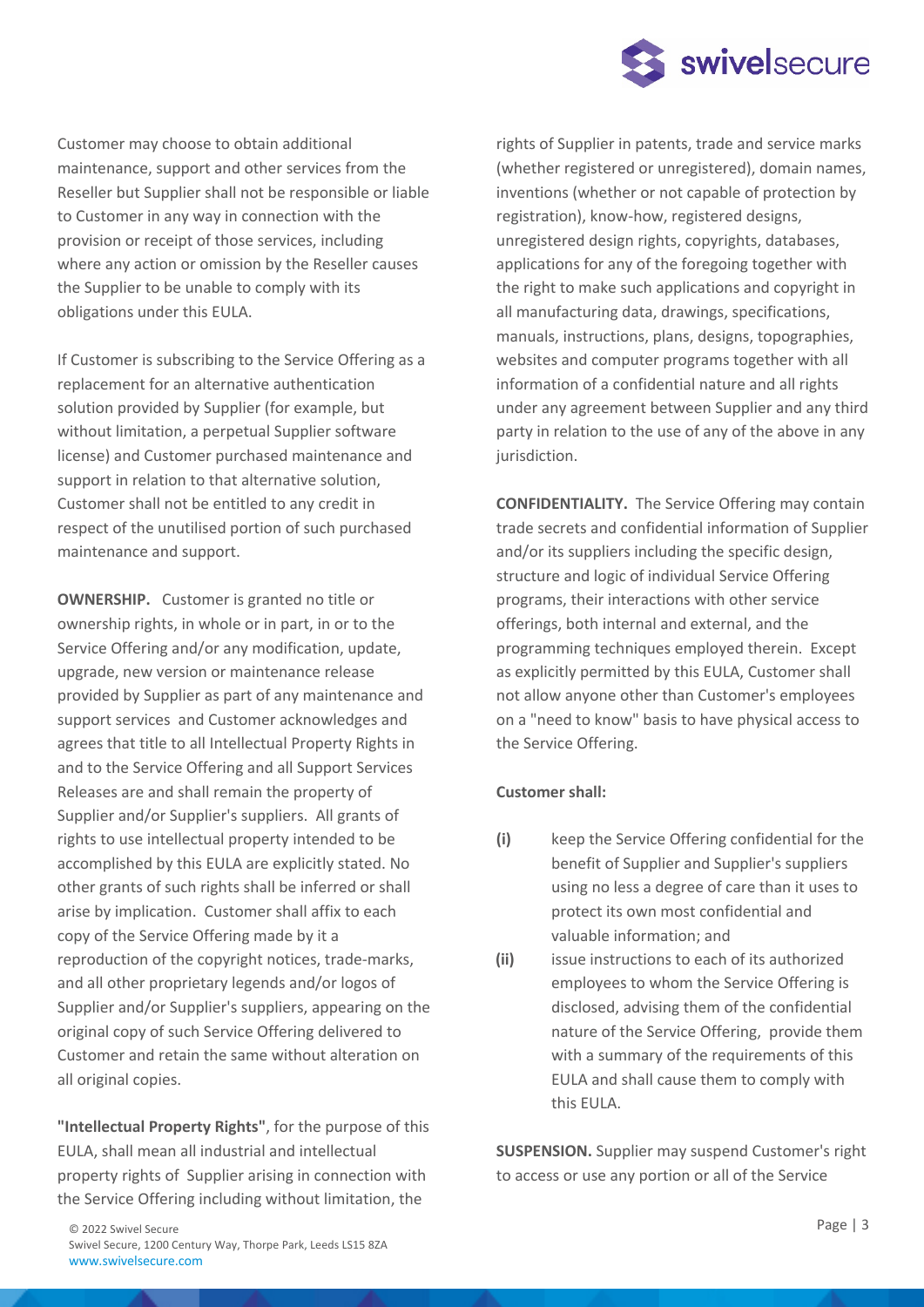

Offering immediately upon notice to Customer if Supplier determines that:

- **(i)** Customer's use of or registration for the Service Offering (a) poses a security risk to the Service Offering or any third party, (b) may adversely impact the Service Offering or the systems of any other customer of Supplier or Reseller, (c) may subject Supplier, its affiliates, or any third party to any liability, or (d) may be fraudulent; or
- **(ii)** Customer has ceased to operate in the ordinary course of business, made an assignment for the benefit of creditors or similar disposition of Customer's assets, or has become the subject of any bankruptcy, reorganisation, liquidation, dissolution or similar proceeding; or
- **(iii)** Customer is in breach of this EULA; or
- **(iv)** Customer is in default under its payment obligations to Supplier or Reseller in respect of the Service Offering.

**EFFECT OF SUSPENSION.** If Supplier suspends Customer's right to access or use any portion or all of the Service Offering:

- **(i)** Customer remains responsible for all fees and charges that it has incurred through the date of suspension; and
- **(ii)** Customer remains responsible for any applicable fees and charges for the Service Offering to which it continues to have access and fees and charges for in-process tasks completed after the date of suspension.

Supplier's right to suspend Customer's right to access or use the Service Offering is in addition to Supplier's right to terminate this EULA pursuant to this EULA.

**TERM.** Access to and use of the Service Offering shall be provided for the period of time defined in the relevant purchase order document, unless earlier suspended or terminated in accordance with this EULA or the purchase order.

#### **TERMINATION.**

Supplier may immediately terminate this EULA by written notice to Customer if:

- **(i)** Customer commits a material breach of this EULA which is not capable of remedy;
- **(ii)** Customer commits a material breach of this EULA which is capable of remedy and Customer fails to remedy such breach within 10 business days of receipt of written notice from Supplier requiring it to remedy such breach;
- **(iii)** Customer's performance under this Agreement results in material reputational harm to Supplier;
- **(iv)** in the reasonable opinion of Supplier, Customer behaves in a manner which is likely to bring Supplier into disrepute or otherwise to compromise or adversely affect the reputation and standing of Supplier or the Service Offering.
- **(v)** any act or omission by Customer results in a suspension described in this EULA;
- **(vi)** Supplier's relationship with a third party partner who provides software or other technology Supplier uses to provide the Service Offering expires, terminates or requires Supplier to change the way it provides the Service Offering;
- **(vii)** Supplier believes that providing the Service Offering could create a substantial economic or technical burden or material security risk for Supplier;
- **(viii)** termination is required in order to comply with the laws or requests of government entities; or
- **(ix)** Supplier determines that use of the Service Offering by Customer or Supplier's provision of the Service Offering to Customer has become impractical or unfeasible for any legal or regulatory reason.

**EFFECT OF TERMINATION.** Immediately upon termination of this EULA for any reason, Customer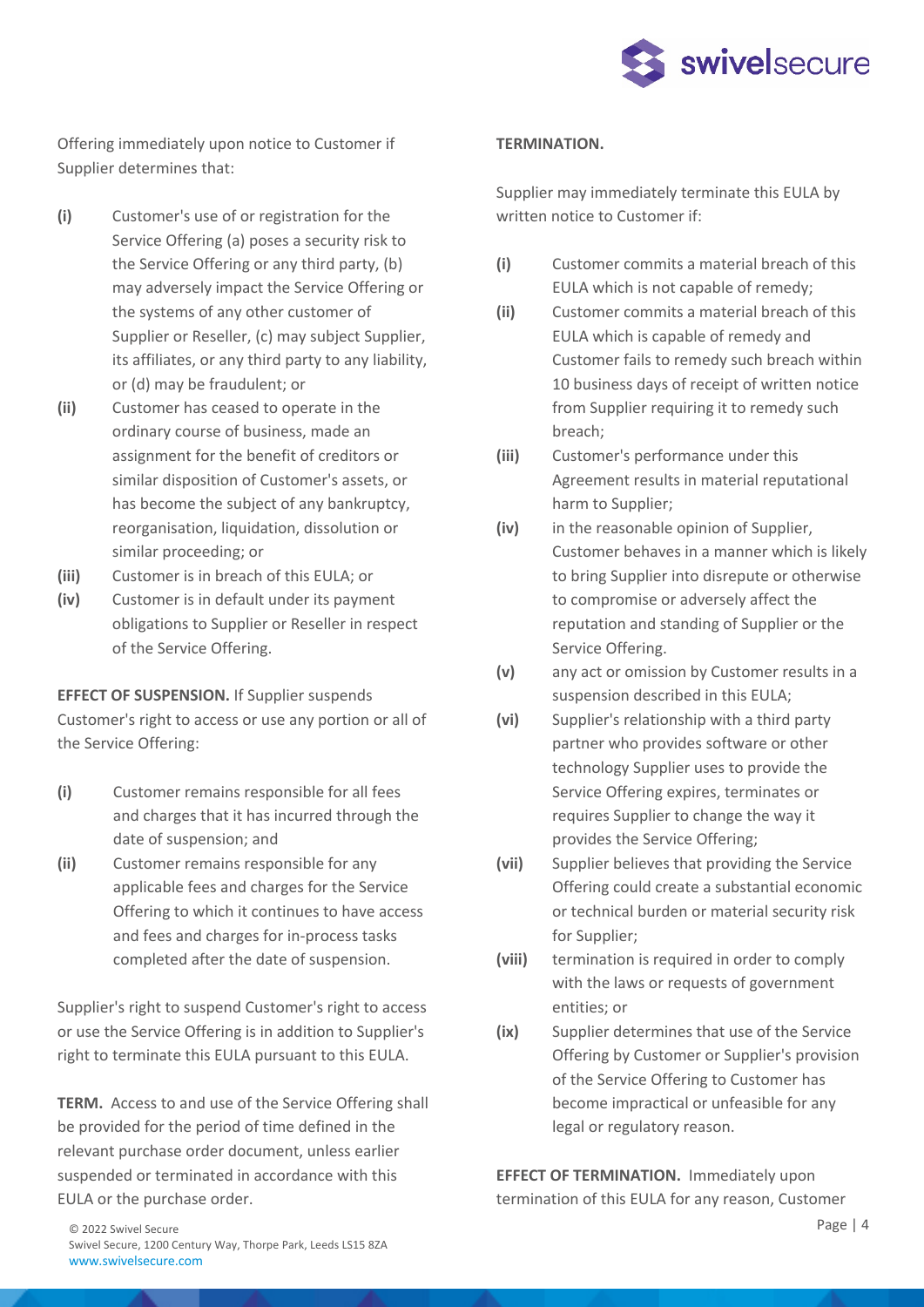

shall have no further right to use the Service Offering and shall, at Supplier's option, either destroy or deliver to Supplier, at Customer's expense, the originals and all full and partial copies of documentation associated with the Service Offering in the possession or under the control of Customer. Customer shall certify to Supplier that it has carried out any destruction required by Supplier. Supplier reserves the right to take such action as it considers reasonably necessary to prevent the use of the Service Offering following the termination of this EULA and Customer irrevocably and unconditionally consents to the taking of such action by Supplier.

The provisions of the paragraphs labelled Ownership, Confidentiality, Indemnification, Limitation of Liabilities, Use of Name and Choice of Law and others which by their nature are intended to survive together with any interpretative provisions and reporting requirements needed to interpret this EULA and/or Customer's use of the Service Offering shall survive any termination of this EULA. Any termination of this EULA shall be without prejudice to any accrued rights of either party and any other rights and remedies that either party may have at law or in equity.

### **WARRANTIES**

- **(i)** Supplier warrants that it has the right to enter into this EULA and to grant to Customer a license to use the Service Offering as contemplated by this EULA.
- **(ii)** Supplier warrants that the Service Offering will conform in all material respects to the specification contained in the associated documentation for the Service Offering for a period of 5 business days from the date on which Customer first accesses the Service Offering (the "Warranty Period");
- **(iii)** If, within the Warranty Period, Customer notifies Supplier of any material noncompliance of the Service Offering with its associated documentation, in consequence of which there is a failure to conform to any

of the warranties in (ii) above, Supplier shall, at Supplier's sole determination, as the sole available remedy, do one of the following within 21 days of receipt of Customer's notification:

- (A) repair the Service Offering; or
- (B) provided that Supplier has used all reasonable efforts to repair the Service Offering, terminate this EULA in respect to the affected components of the Service Offering and at Supplier's sole determination, refund, (or procure the refund to) Customer a proportion of the fees paid by Customer that reflects the period of time during which and the extent to which Customer was unable to use the affected components of the Service Offering.

In the absence of a manifest error, the Supplier's determination under this clause shall be final.

**INDEMNIFICATION.** Customer will defend, indemnify, and hold harmless Supplier, its affiliates and licensors, and each of their respective employees, officers, directors, and representatives from and against any claims, damages, losses, liabilities, costs and expenses (including attorneys' fees) arising out of or relating to any claim concerning: (a) Customer's use of the Service Offering (including any activities under Customer's account and use by Customer's employees and personnel) and (b) breach of this EULA or violation of applicable law by Customer. If Supplier or its affiliates are obligated to respond to a legal order or process described above, Customer will also reimburse Supplier for legal fees, as well as Supplier's employees' and contractors' time and materials spent responding to the legal order or process at Supplier's then-current hourly rates.

Supplier will promptly notify Customer of any claim subject to the above paragraph, but Supplier's failure to promptly notify Customer will only affect its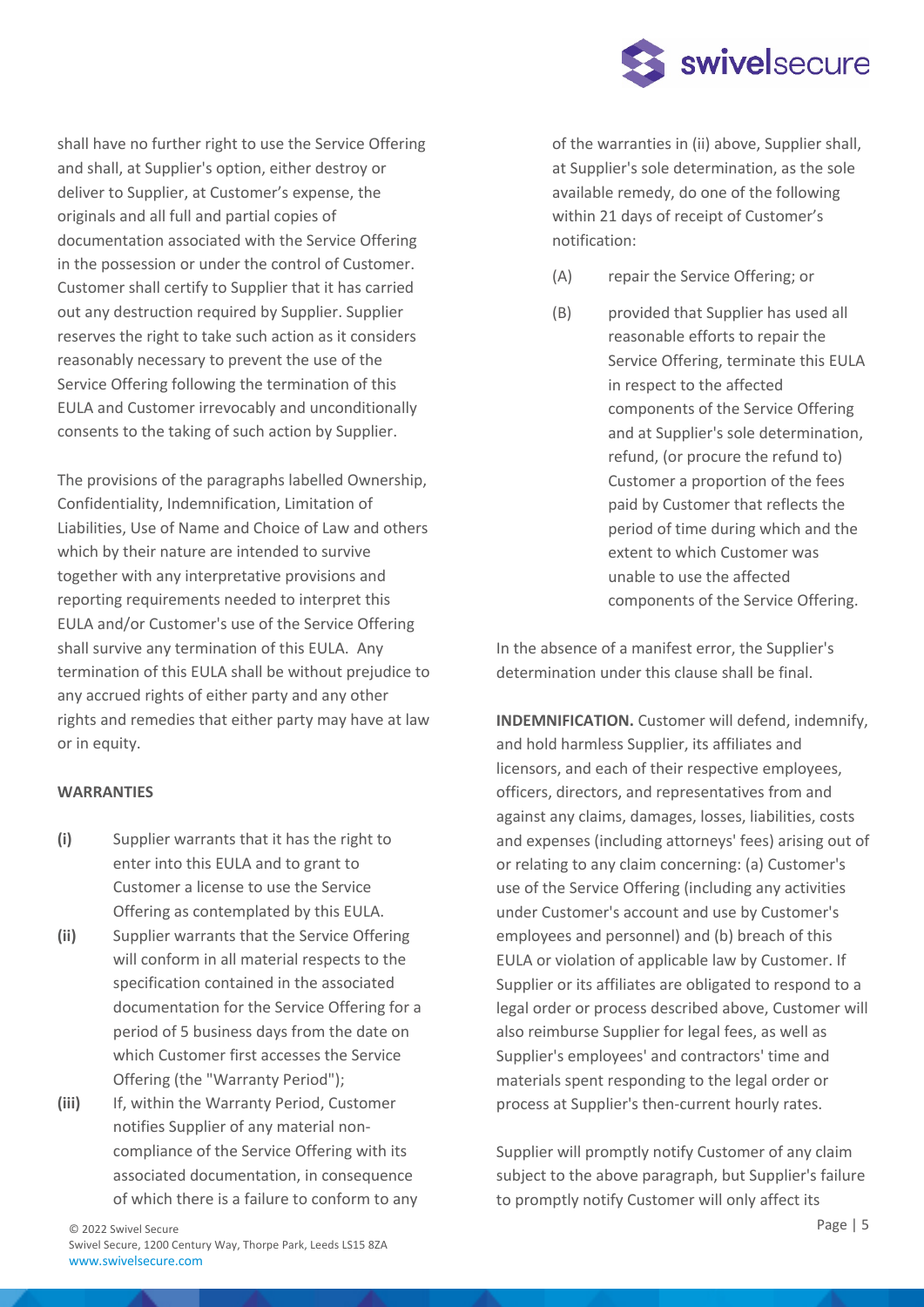

obligations under the above clause to the extent that Supplier's failure prejudices Customer's ability to defend the claim. Customer may: (a) use counsel of its own choosing (subject to Supplier's written consent) to defend against any claim; and (b) settle the claim as Customer deems appropriate, provided that Customer obtains Supplier's prior written consent before entering into any settlement. Supplier may also assume control of the defence and settlement of the claim at any time.

### **LIMITATION OF LIABILITIES.**

THE SERVICE OFFERING IS PROVIDED "AS IS". EXCEPT AS EXPRESSLY STATED IN THIS EULA SUPPLIER AND ITS AFFILIATES AND LICENSORS MAKE NO REPRESENTATIONS OR WARRANTIES OF ANY KIND, WHETHER EXPRESS, IMPLIED, STATUTORY OR OTHERWISE REGARDING THE SERVICE OFFERING, INCLUDING ANY WARRANTY THAT THE SERVICE OFFERING OR THIRD PARTY CONTENT WILL BE UNINTERRUPTED, ERROR FREE OR FREE OF HARMFUL COMPONENTS, OR THAT ANY CONTENT PROVIDED BY CUSTOMER, WILL BE SECURE OR WILL NOT BE LOST OR DAMAGED. EXCEPT TO THE EXTENT PROHIBITED BY LAW, SUPPLIER AND ITS AFFILIATES AND LICENSORS DISCLAIM ALL WARRANTIES, INCLUDING ANY IMPLIED WARRANTIES OF MERCHANTABILITY, SATISFACTORY QUALITY, FITNESS FOR A PARTICULAR PURPOSE, NON-INFRINGEMENT, OR QUIET ENJOYMENT, AND ANY WARRANTIES ARISING OUT OF ANY COURSE OF DEALING OR USAGE OF TRADE.

SUPPLIER AND ITS AFFILIATES AND LICENSORS WILL NOT BE LIABLE TO CUSTOMER FOR ANY DIRECT, INDIRECT, INCIDENTAL, SPECIAL, CONSEQUENTIAL OR EXEMPLARY DAMAGES (INCLUDING DAMAGES FOR LOSS OF PROFITS, GOODWILL, USE, OR DATA), EVEN IF CUSTOMER HAS BEEN ADVISED OF THE POSSIBILITY OF SUCH DAMAGES. FURTHER, NEITHER SUPPLIER NOR ANY OF ITS AFFILIATES OR LICENSORS WILL BE RESPONSIBLE FOR ANY COMPENSATION, REIMBURSEMENT, OR DAMAGES ARISING IN CONNECTION WITH: (A) CUSTOMER'S INABILITY TO

OF ANY (I) TERMINATION OR SUSPENSION OF THIS EULA OR CUSTOMER'S USE OF OR ACCESS TO THE SERVICE OFFERING, (II) SUPPLIER'S DISCONTINUATION OF ANY OR ALL OF THE SERVICE OFFERING, OR, (III) (WITHOUT LIMITING ANY OBLIGATIONS UNDER SERVICE LEVEL AGREEMENT(S)), ANY UNANTICIPATED OR UNSCHEDULED DOWNTIME OF ALL OR A PORTION OF THE SERVICES FOR ANY REASON, INCLUDING AS A RESULT OF POWER OUTAGES, SYSTEM FAILURES OR OTHER INTERRUPTIONS; (B) THE COST OF PROCUREMENT OF SUBSTITUTE GOODS OR SERVICES; (C) ANY INVESTMENTS, EXPENDITURES, OR COMMITMENTS BY CUSTOMER IN CONNECTION WITH THIS EULA OR CUSTOMER'S USE OF OR ACCESS TO THE SERVICE OFFERING; OR (D) ANY UNAUTHORISED ACCESS TO, ALTERATION OF, OR THE DELETION, DESTRUCTION, DAMAGE, LOSS OR FAILURE TO STORE ANY OF CUSTOMER'S CONTENT OR OTHER DATA. IN ANY CASE, SUPPLIER AND ITS AFFILIATES' AND LICENSORS' AGGREGATE LIABILITY UNDER THIS AGREEMENT AND THE CLOUD SERVICE MAINTENANCE AND SUPPORT AGREEMENT WILL BE LIMITED TO THE AMOUNT CUSTOMER ACTUALLY PAYS FOR THE SERVICE OFFERING THAT GAVE RISE TO THE CLAIM DURING THE 12 MONTHS PRECEDING THE CLAIM.

USE THE SERVICE OFFERING, INCLUDING AS A RESULT

The limits on liability set out in this section (Limitation of Liabilities) shall not apply in respect of:

- **(i)** any liability for death or personal injury resulting from a party's negligence;
- **(ii)** any liability for fraud or fraudulent misrepresentation by a party or its employees or agents; and
- **(iii)** any other liability to the extent it cannot be lawfully excluded.

**USE OF NAME.** Customer agrees that Customer's purchase of a Service Offering may be disclosed by Supplier to third parties through the use of Customer's name and logo (if any) on Supplier's website and in Supplier's marketing and promotional materials.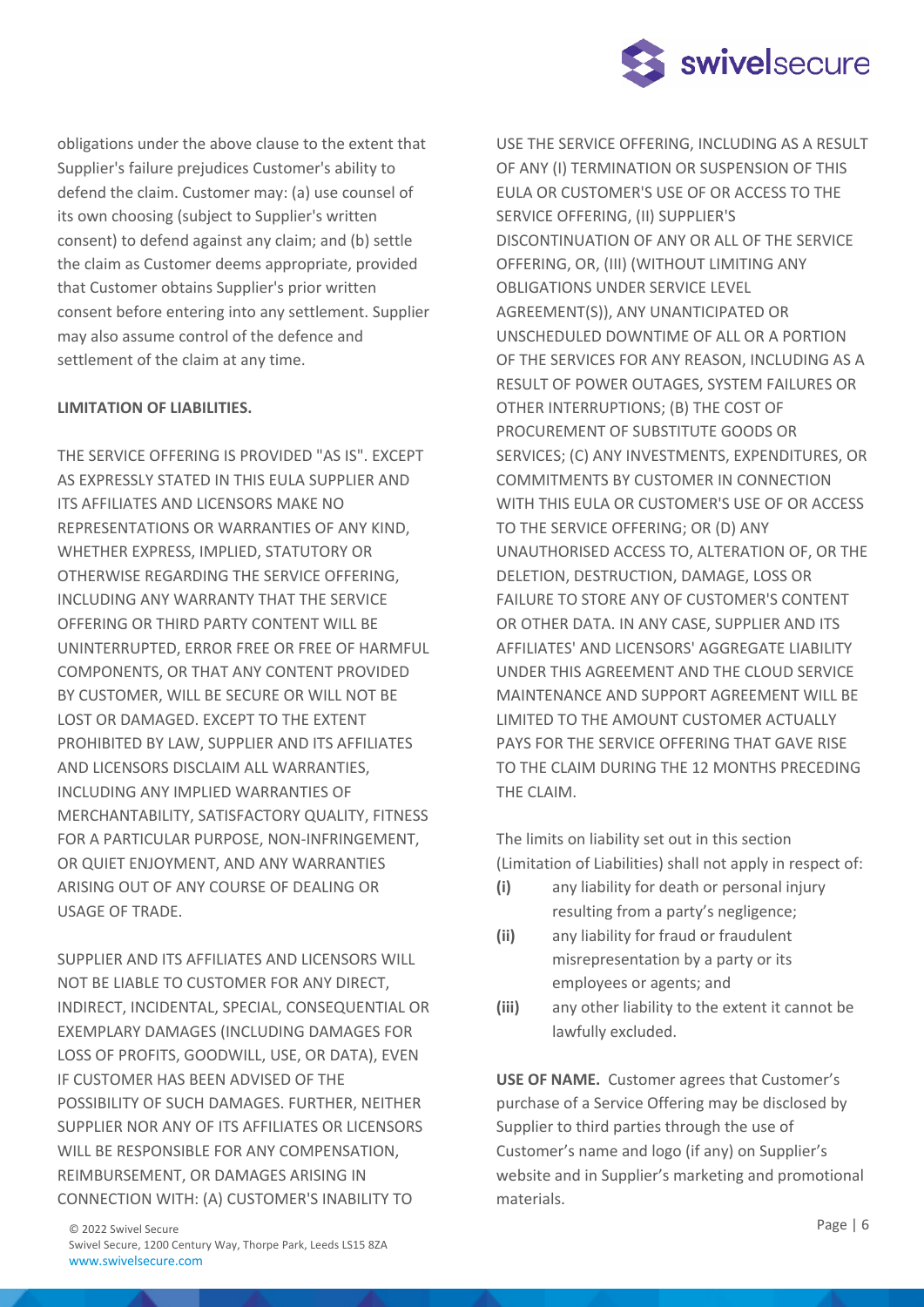

Supplier acknowledges and agrees that all intellectual property rights as exist in and to Customer's name and logo are, and shall remain, the property of Customer, and the use by Supplier of Customer's name and/or logo shall not grant Supplier any intellectual property rights in and to such name and logo for any other purpose.

If Customer gives written notice to Supplier that it wishes Supplier to cease disclosing Customer's purchase of a Service Offering to third parties and to cease using Customer's name and logo (if any) on Supplier's website and in Supplier's marketing and promotional materials, Supplier shall as soon as reasonably practicable following receipt of such notice comply with such request. For the avoidance of doubt, Supplier shall not be required to recall marketing and promotional materials already in circulation at the time that Supplier receives such notice from Customer.

**HOSTING.** The hardware required to operate the Service Offering may be hosted by either Supplier itself or by a third party (as applicable, the "Host"). Supplier reserves the right to change Host at any time and to change Customer's unique IP address relating to Customer's use of the Service Offering. Supplier shall notify Customer in writing of any change in Host and Customer IP address.

**ACCEPTANCE OF LICENSE.** In the event of any conflict between the terms and conditions of this EULA and the terms and conditions of any license agreement accepted by Customer on accessing the Service Offering, the latest version of the EULA made available to Customer under the second paragraph of the section entitled "CHANGES" above shall take precedence and if no such version has been made available, this version shall take precedence.

**ASSIGNMENT.** Customer may not assign all or any of its rights under this EULA without the prior written consent of Supplier. Any attempted assignment of rights and/or transfer of the Service Offering not specifically allowed shall be void and conclusively

presumed a material breach of this EULA. Customer may not sub-contract any of its obligations under this EULA without the prior written consent of Supplier. If such consent is given, Customer will still be responsible for the performance of any of its obligations under this EULA and Customer will not be relieved from liability for the performance of any subcontracted obligations.

**AUDIT.** The Customer shall provide Supplier and its auditors with, and allow Supplier and its auditors access to, such information, records, materials and explanations as Supplier or its auditors reasonably requires in relation to its compliance with this EULA. Supplier shall provide as much notice of the audit as is reasonably practicable. Each party shall bear its own costs of the audit.

**ENTIRE AGREEMENT.** This EULA constitutes the entire agreement between Supplier and Customer with regard to the subject matter hereof.

**WAIVERS.** The waiver by Supplier or Customer of a breach or a default of any provision of this EULA by the other shall not be construed as a waiver of any succeeding breach of the same or any other provision, nor shall any delay or omission on the part of either to exercise or avail itself of any right, power or privilege that it has, or may have hereunder, operate as a waiver of any right, power or privilege by such party.

**NO AGENCY OR PARTNERSHIP.** Nothing contained in this EULA shall be deemed to imply or constitute either party as the agent or representative of the other party, or both parties as joint ventures or partners for any purpose.

**COMPLIANCE WITH LAWS.** Customer shall comply with all applicable laws, legislation, rules, regulations, governmental requirements and industry standards existing in any jurisdiction in which Customer uses the Service Offering or into which Customer directly or indirectly distributes (in accordance with this EULA) the Service Offering.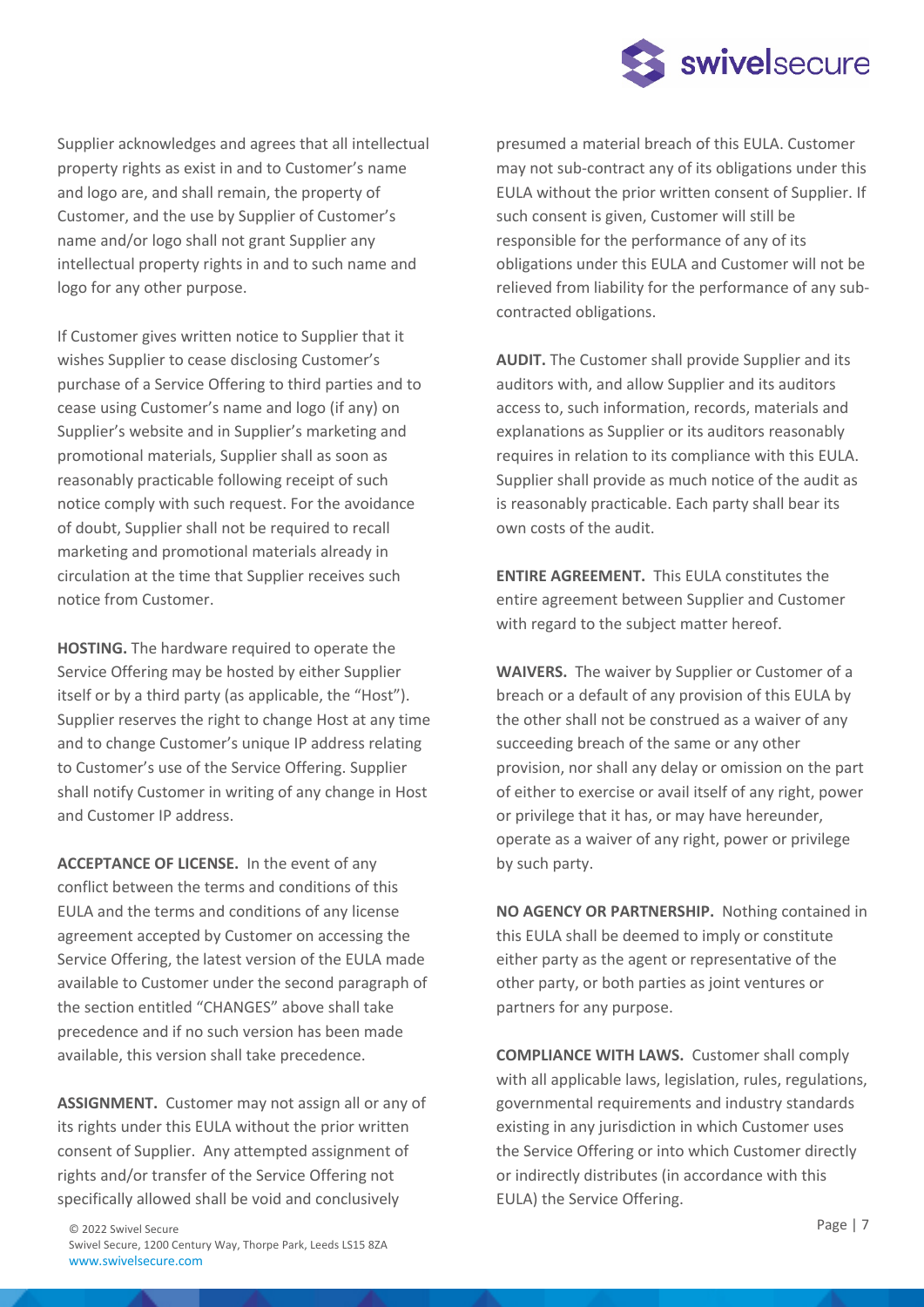

**PERSONAL DATA.** Any personal data processed by Supplier as part of the Service Offering will be done so in accordance with the Supplier's Privacy Policy (where Supplier is a data controller) or the Supplier's Data Processing Terms (where the Supplier is a data processor).

**SERVICE ANALYSIS.** Supplier may (i) compile statistical and other information related to the performance, operation and use of the Service Offering, and (ii) use data from the Service Offering in aggregated form for security and operations management, to create statistical analyses, and for research and development purposes (clauses (i) and (ii) are collectively referred to as "Service Analyses"). Supplier may make Service Analyses publicly available; however, Service Analyses will not incorporate information in a form that could serve to identify the Customer or any individual and Service Analyses will not constitute personal data. Supplier retains all Intellectual Property Rights in Service Analyses.

**EXPORT LAWS.** Customer acknowledges that the Service Offering has been designed without regard to geographic location of the Customer or its users. The Customer is solely responsible for the authorization and management of its user accounts, as well as export control and geographic transfer of its data. Customer shall not, in any circumstances export, directly or indirectly, any data or any products, including software, incorporating any such data, in breach of any applicable laws or regulations (**"Export Control Laws"**), including United States export laws and regulations, to any country for which the United States or any other government or any agency thereof at the time of export requires an export licence or other governmental approval without first obtaining such licence or approval. The Customer shall not use the Service Offering for any purpose prohibited by Export Control Laws including, without limitation, nuclear, chemical, or biological weapons proliferation, or development of missile technology.

**INVALIDITY.** If any provision of this EULA is deemed illegal, invalid, unenforceable, unlawful or void then that provision shall be deemed severed from this EULA and shall not affect the validity and enforceability of any remaining provisions.

**INTERPRETATION.** In this EULA: (i) **"business day"** means a day other than a Saturday or Sunday, when banks are open for the transaction of normal banking business in the City of London; (ii) **general words** shall not be given a restrictive interpretation by reason of their being preceded or followed by words indicating a particular class of acts, matters or things; and (iii) any **English statutory provision** or English legal term for any action, remedy, method of judicial proceeding, document, legal status, court, official or other legal concept or thing shall in respect of any jurisdiction other than England be deemed to include what most nearly approximates in that jurisdiction to the English statutory provision or English legal term. **NOTICE.** Except where otherwise indicated in this EULA, any notice or other communication under or in connection with this EULA shall be in writing in the English language and:

- **(i)** if given by Customer, must be sent marked for the attention of the CEO or Managing Director and shall be delivered personally or sent by pre-paid registered or recorded delivery post (and air mail if overseas) to Supplier's address at 1200 Centry Way, Thorpe Park – Leeds, LS15 8ZA.
- **(ii)** if given by Supplier, can be delivered personally, sent by pre-paid registered or recorded delivery post (and air mail if overseas), by facsimile or by email to a Customer's address, or can be given by making it available on Supplier's website or by sending it using other electronic media.

In the absence of evidence of earlier receipt, any notice or other communication shall be deemed to have been duly given:-